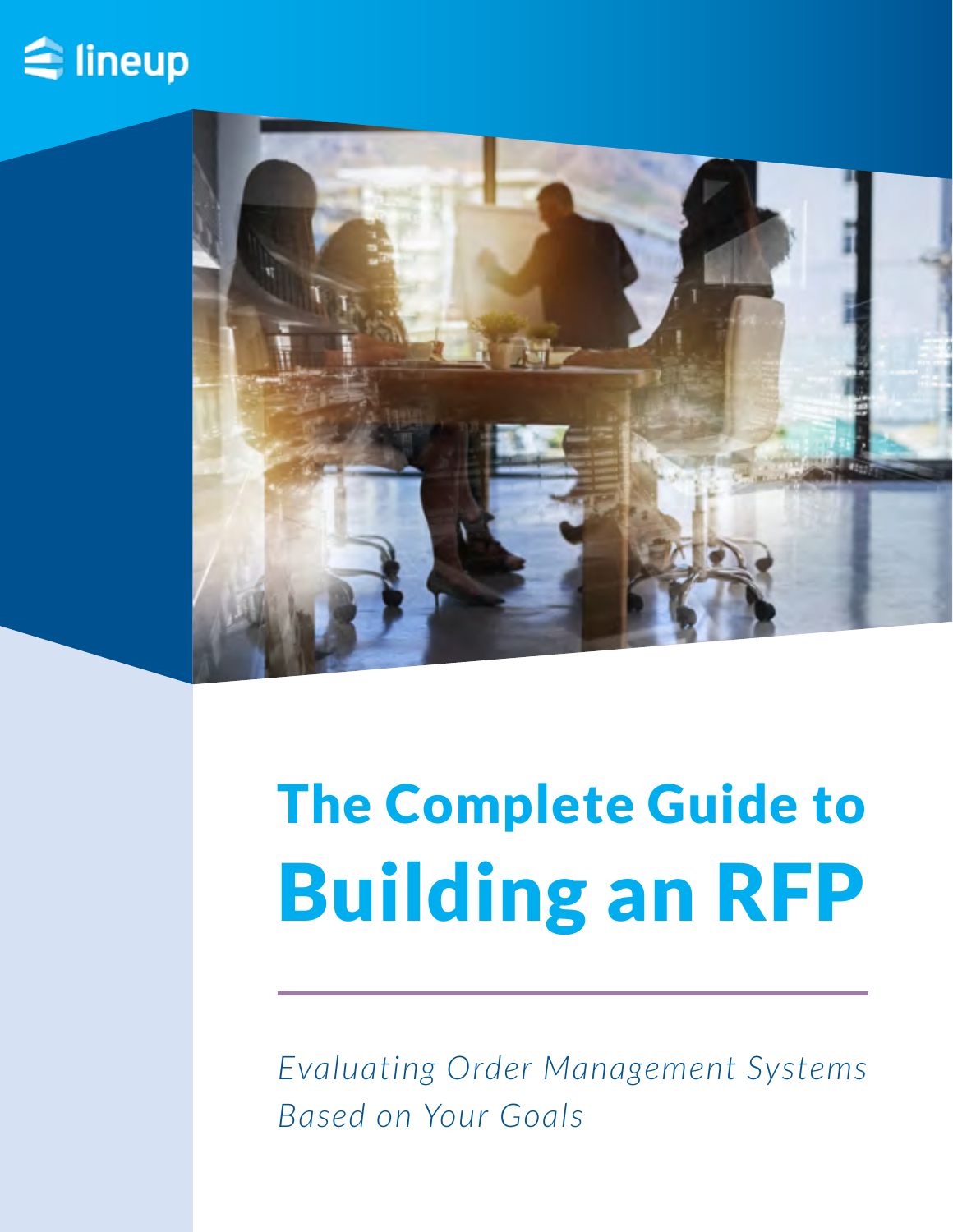

## INTRODUCTION

*Why Build an RFP?*

When the time comes to replace one or more software solutions in your tech stack, it can be tempting to rush out and request demos of all the latest and greatest tools on the market. While there's nothing wrong with seeing what's out there, thinking through your internal requirements is critical. This is where Requests for Proposal (or RFPs) come in. Instead of letting vendors tell you what *they* can do, confirm that their tools can accomplish what *you* need.

But is going through the process of organizing an RFP worth the time and effort? Absolutely. Here's why: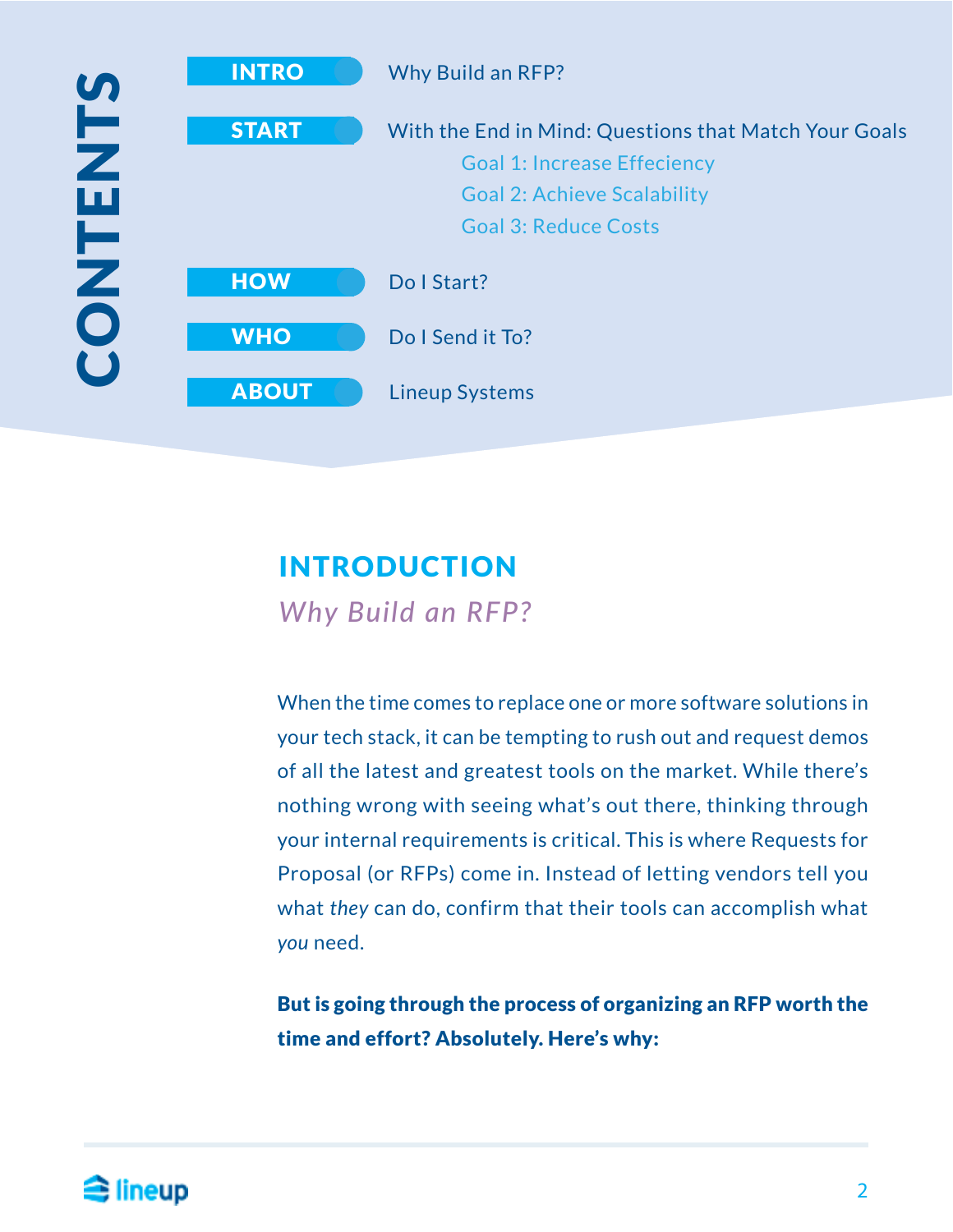1

#### **It ensures stakeholders are on the same page.**

Say it louder for the people in the back! Seriously, the value of knowing, up front, that your team is aligned on core requirements can save countless hours of backand-forth later. If there is one thing you take away from this paper, let it be this!

 $\boldsymbol{\mathcal{D}}$ 

#### **It makes it easier to evaluate vendors side-by-side**

Every OMS vendor you encounter will court you with their best value propositions, but this can leave you comparing apples with oranges. Having the same criteria for all vendors makes the evaluation process much smoother, because you end up with a truly comparable 'report card' by the end.



#### **It ensures you'll get custom demos and personalized pitches from vendors.**

You deserve personalized attention from the vendors that are after your business and sending an RFP is a clear signal that you expect the sales process to be done on *your* terms. When a vendor walks you through your unique needs and use-cases, it saves you time in the long run. You won't need to puzzle through how their features apply to your needs, because you'll be able to see them work in tandem.

$$
\begin{array}{|c|c|}\n\hline\n4 & 1\n\end{array}
$$

#### **It helps you choose a solution that not only meets your feature requirements but serves your overall** *goals***.**

This should not be overlooked. When writing an RFP, it can be all too easy to focus in on minute details and requirements. While this is needed, it can distract from understanding how the questions you ask relate to your broader goals. That's what this document is all about—understanding how your questions can help you keep the end goal in mind, from the very beginning.

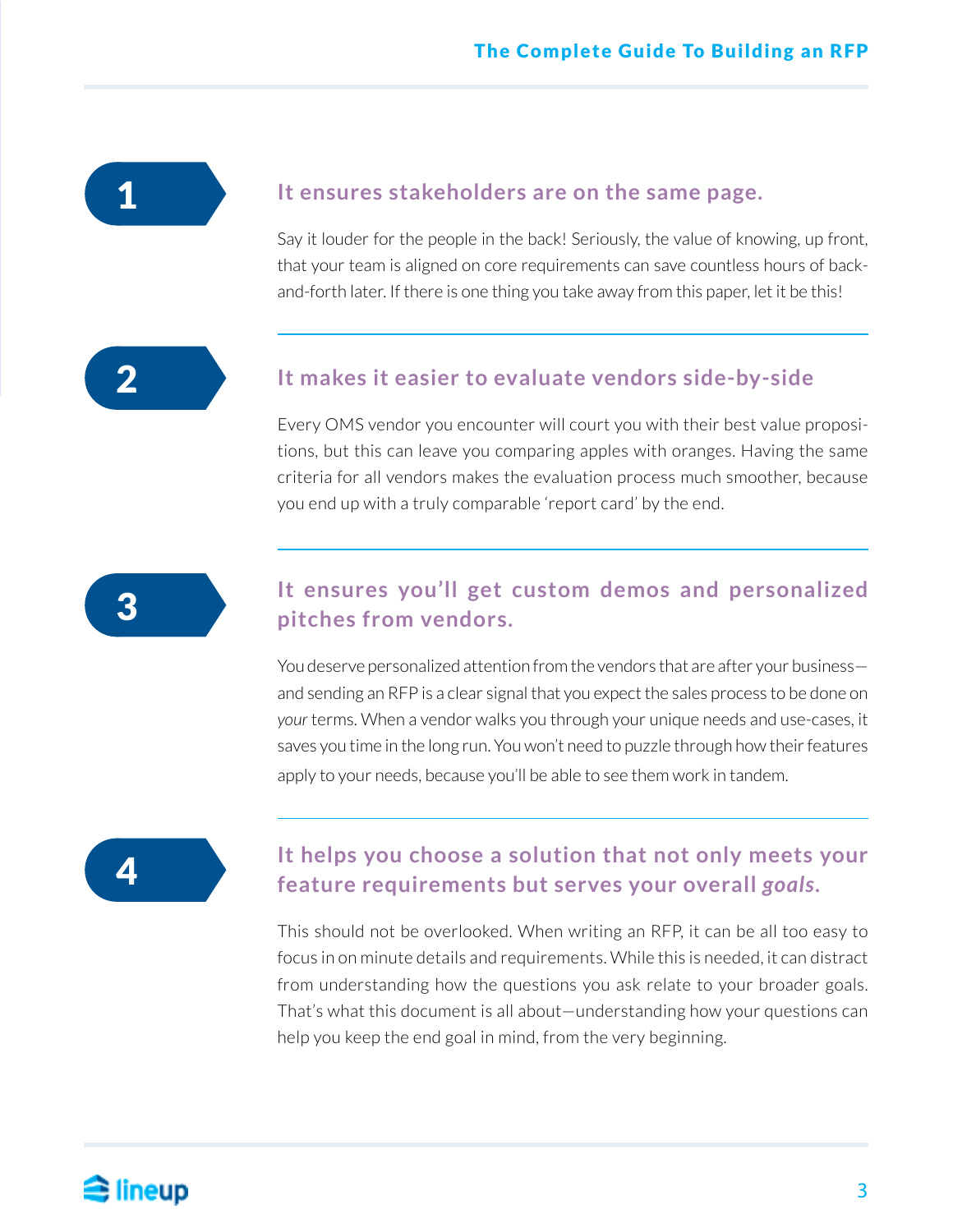## START WITH THE END IN MIND *Questions that Match Your Goals*

 $\epsilon$ *RFPs provide an opportunity to assess how a new solution fits into your organization's overall goals.*

"

After answering hundreds of RFPs from media organizations all around the world, we've seen a wide variety of RFP styles and focuses. Most often, RFPs focus on features and requirements. While it's true that no RFP should be without these basics, it is important to remember that RFPs also provide an opportunity to assess how a new solution fits into your organization's overall goals.

Whether you're focused on achieving scalability or reducing costs, *start with the end in mind*. There are three common goals we see from organizations we work with: increasing efficiency, achieving scalability, and reducing costs. While you will want to ask a variety of feature and function questions, pay special attention to the answers that pertain to your larger goals. Here are some examples:



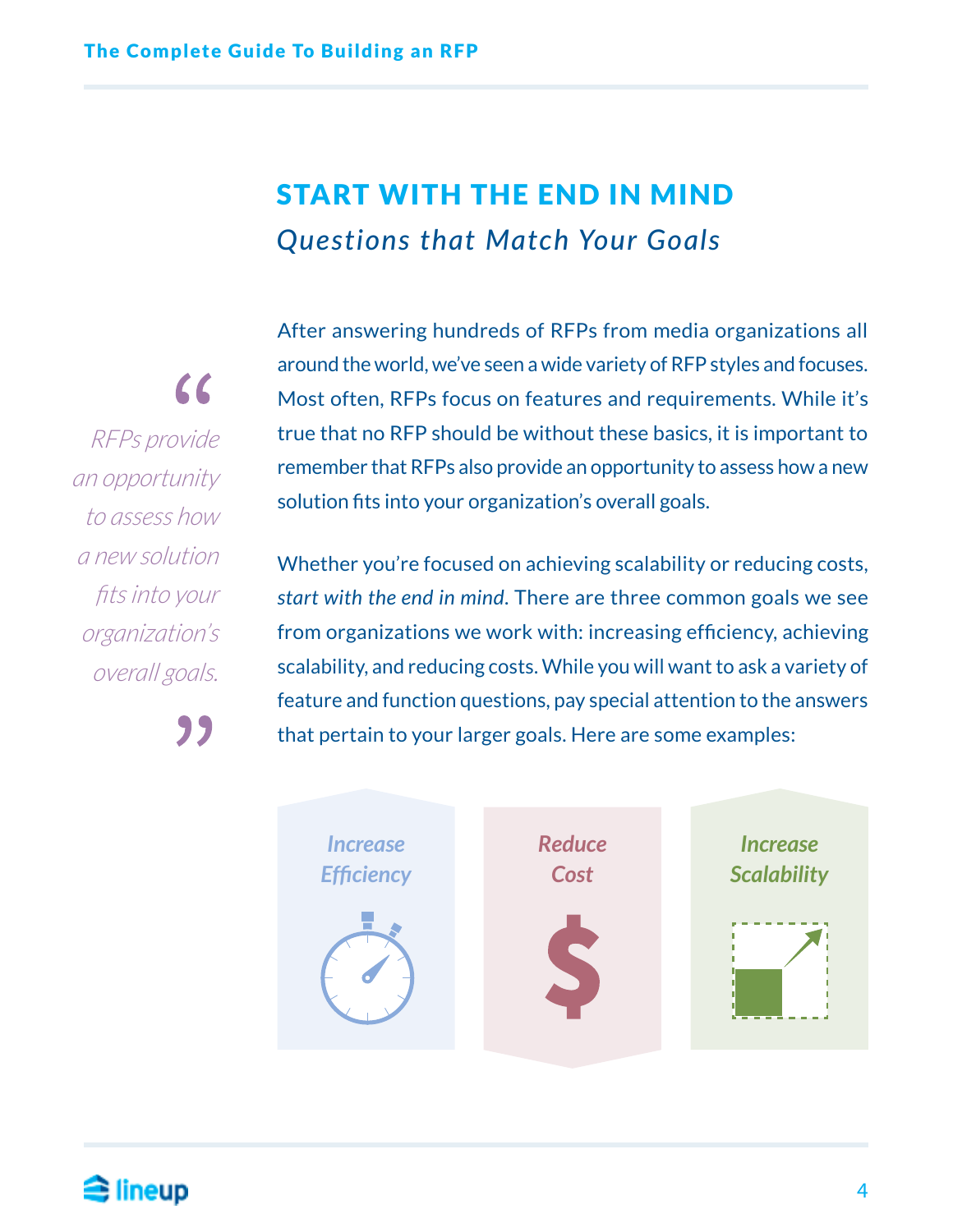## GOAL 1 *Increase Efficiency*



#### **Getting more done daily has a slow but steady impact on the bottom line. If you suspect your tech choices are the primary culprit of inefficient practices, searching for a new solution makes sense.**

Here's an example we see frequently: Traditional order management systems were designed to work for a specific team and focus on one area of advertising sales. As such, some organizations still have a separate OMS for print, digital, classifieds, etc. This may have made sense before multichannel selling took over the media market, but today it results in "swivel chair syndrome," where a sales rep may find themselves entering the same campaign information in multiple systems. What a drag! This inefficiency not only forces a sales rep to spend more time on admin than selling, but it can be annoying to customers who expect to book across multiple channels and brands.

If efficiency is your primary motivation for choosing a new order management system, pay special attention to:



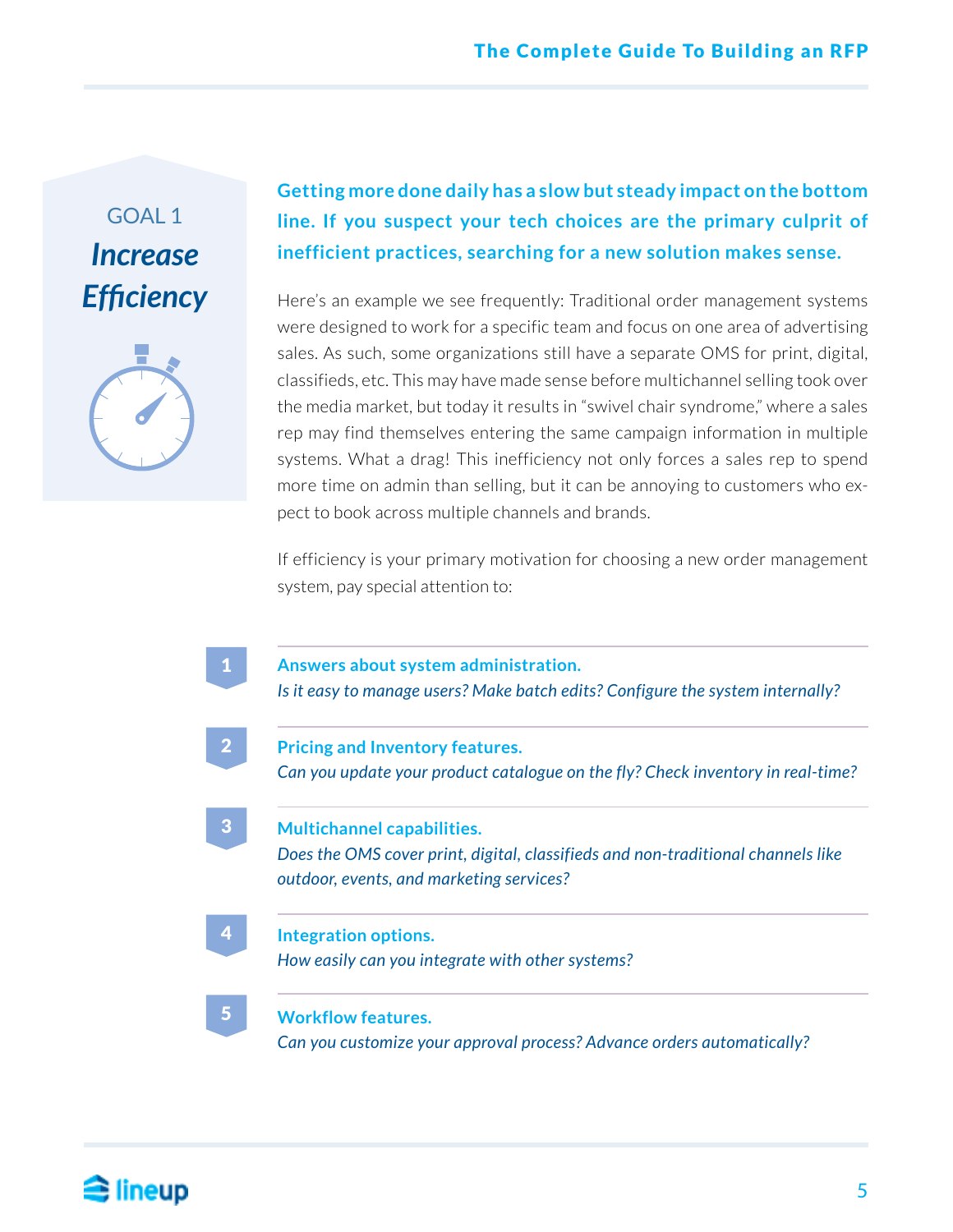## GOAL<sub>2</sub> *Increase Efficiency Scalability*



**One of the clearest trends in the media industry is consolidation. In the United States, just 6 conglomerates control much of the media industry. Whether you're experiencing an acquisition, concerned about a future merger or potential downsizing, scalability is more important than ever in today's media business climate.**

Too many media companies end up locked into contracts for more vendors than they need or face rising costs for adding users later. And if adding products to your OMS isn't seamless, acquiring new brands or titles can be time consuming.

Unfortunately, many vendors are not prepared to scale alongside their customers, and a current solution choice may limit future options. If scalability (up or down) is your goal, consider answers to questions like:

|                                                                                                         | <b>Business Unit flexibility.</b>                                             |
|---------------------------------------------------------------------------------------------------------|-------------------------------------------------------------------------------|
| Are you able to easily add or remove business units, whether they are titles,<br>brands, channels, etc? |                                                                               |
|                                                                                                         | <b>Cloud hosting options.</b>                                                 |
|                                                                                                         | Private or multitenancy cloud                                                 |
| Integrations.                                                                                           |                                                                               |
|                                                                                                         | Does the solution have an open API? What's the vendor's history of partnering |
|                                                                                                         | and integrating with supplementary systems?                                   |

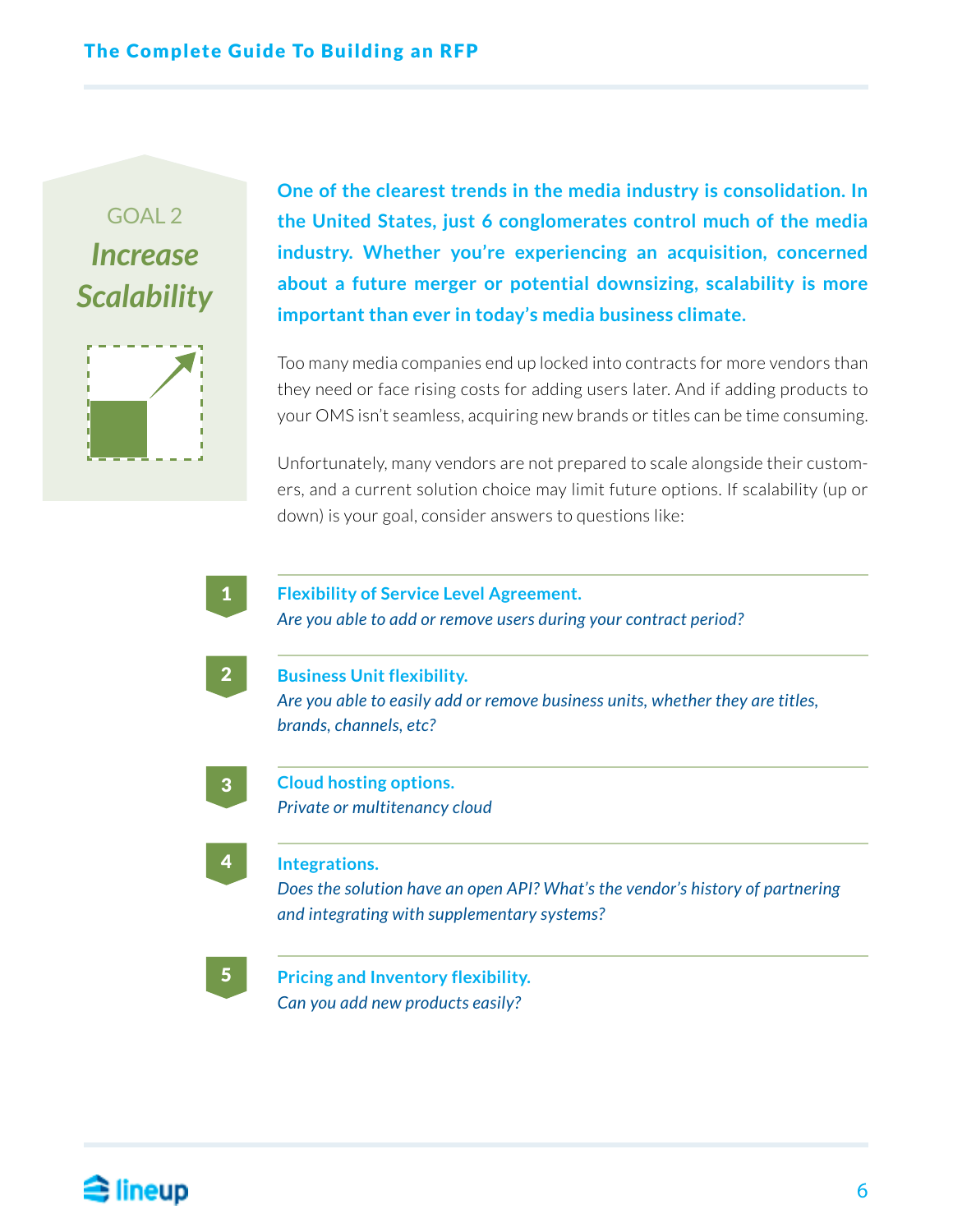### GOAL 3 *Reduce Costs*

S

**Reducing costs without sacrificing functionality is always a goal. Every vendor will say that their product is less expensive and simply better than the competition—do you know how to evaluate these claims? For SaaS solutions, cost reduction involves more than simply price.** 

Can the system replace multiple platforms you're currently using? Automate costly, redundant tasks? Reduce or eliminate human error? Is it flexible enough to scale down if necessary? Consider the total cost of ownership for the solution compared to the systems it can replace.

When trying to lower total cost of ownership (and generally reduce costs overall), consider:

## 1

2

**Answers about system administration.**  *Is it easy to manage users? Make batch edits? Configure the system internally?*

**Pricing and Inventory features.**  *Can you update your product catalogue on the fly? Check inventory in real-time?* 

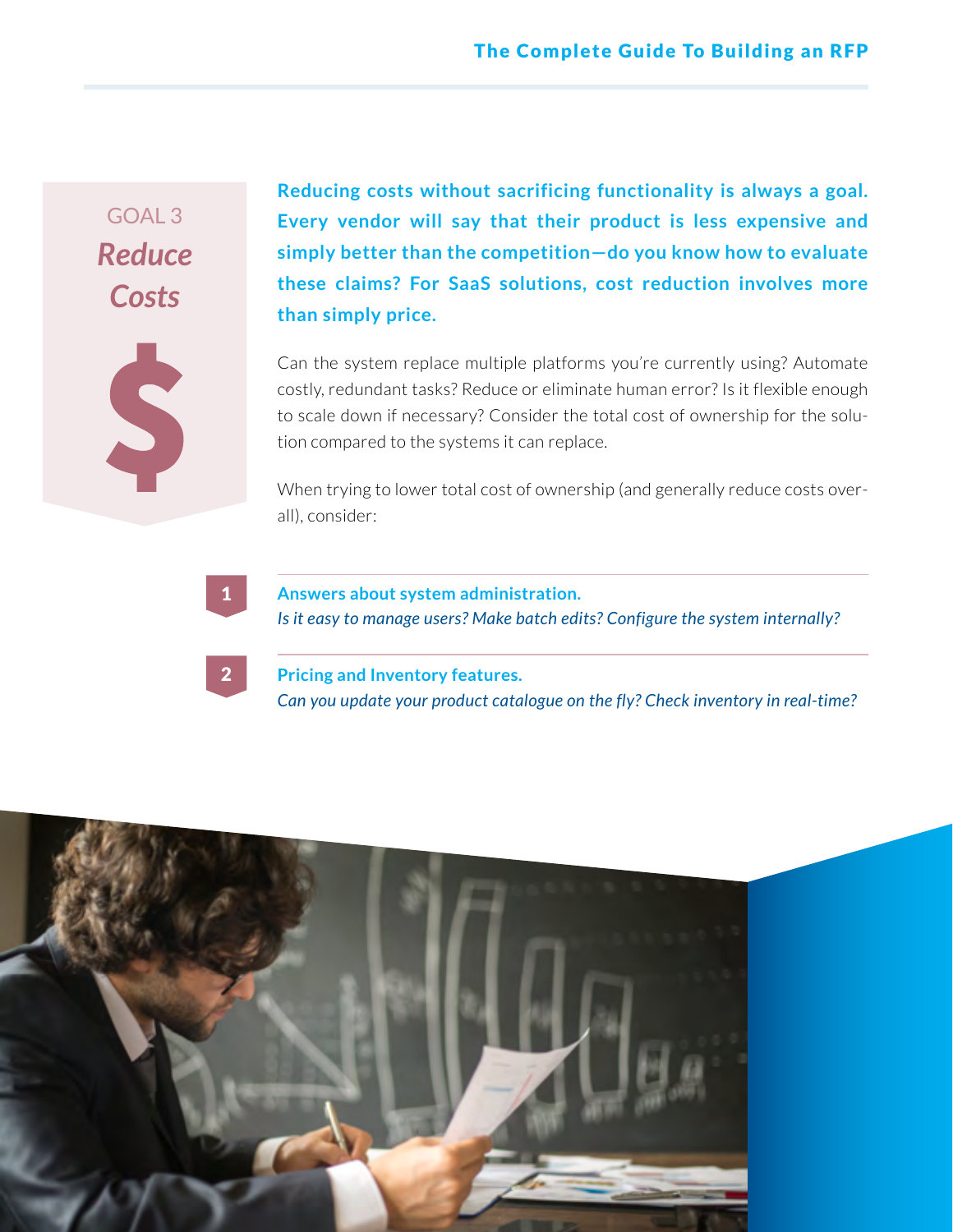

#### HOW DO I START?

 $\epsilon$ *Even with all these resources, where should you begin? Here's a step-bystep checklist.*

Even with these guidelines, sitting down to write a complete RFP can be an intimidating process. That's why we've also included a robust RFP template with this guide, which covers standard order management system evaluation questions. We've also mapped these example questions to the goal they serve and jotted down notes throughout to help you evaluate the responses you gather. But even with all these resources, where should you begin? Here's a step-by-step checklist:

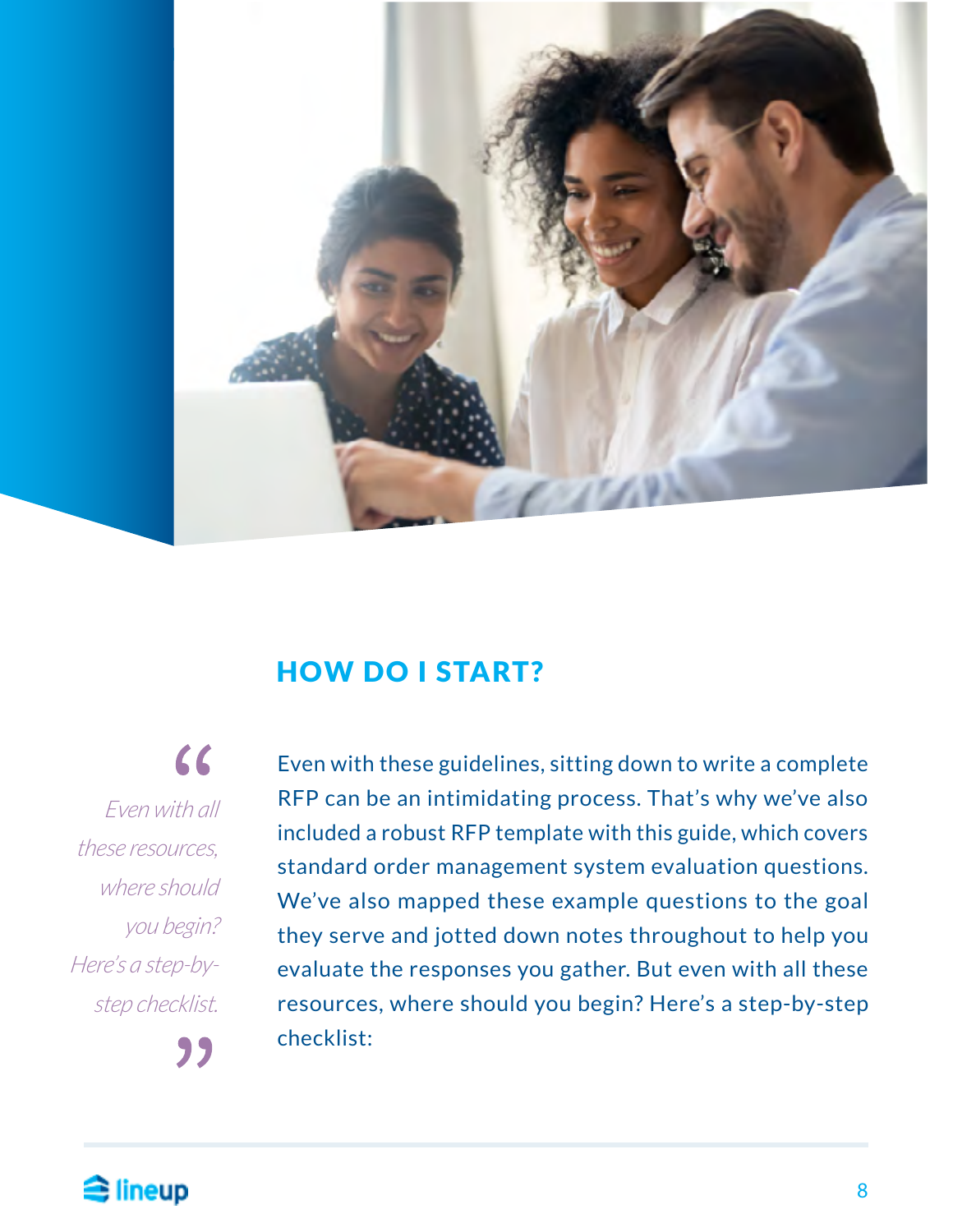**Meet with key stakeholders and end users to discuss wants and needs for your new OMS.**



**Confirm primary (and secondary) goals.**

**Use enclosed template to generate question ideas and check that the questions are helping you stay aligned with your goals. This is also a good time to note feature priority.**



**Add questions about any features we may not have listed.**



**Write use-cases you would like vendors to run through during custom demos.**



**Send your RFP to chosen OMS vendors. Include a timeline for vendor responses and schedule short Q&A sessions where vendors can clarify your use cases and expectations.**



**Paying special attention to the goal-specific questions, evaluate responses and invite top performers to present a demo to your stakeholder team.**



**Find an awesome OMS your entire organization loves!**

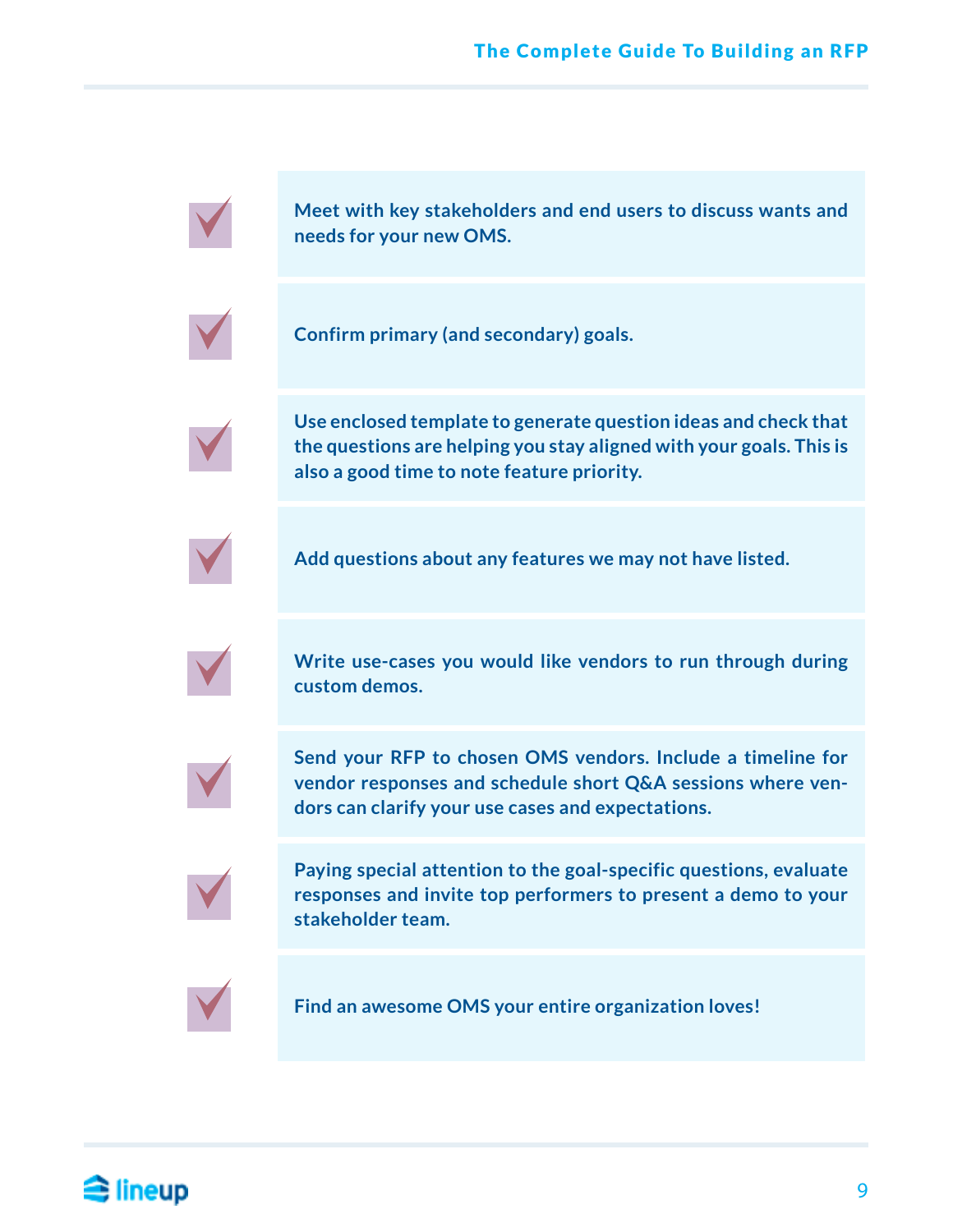## WHO DO I SEND IT TO?

So you've written a killer RFP with your goal-specific questions front and center—congratulations! Now for the fun part—send your RFP to key vendors, sit back and relax (for now) and wait for responses to come in.

Not sure who to send it to? Develop a list of vendors you'd like to evaluate. Usually this list comes from word-of-mouth recommendations, vendors you have current or past relationships with, and of course, good ol' Google.

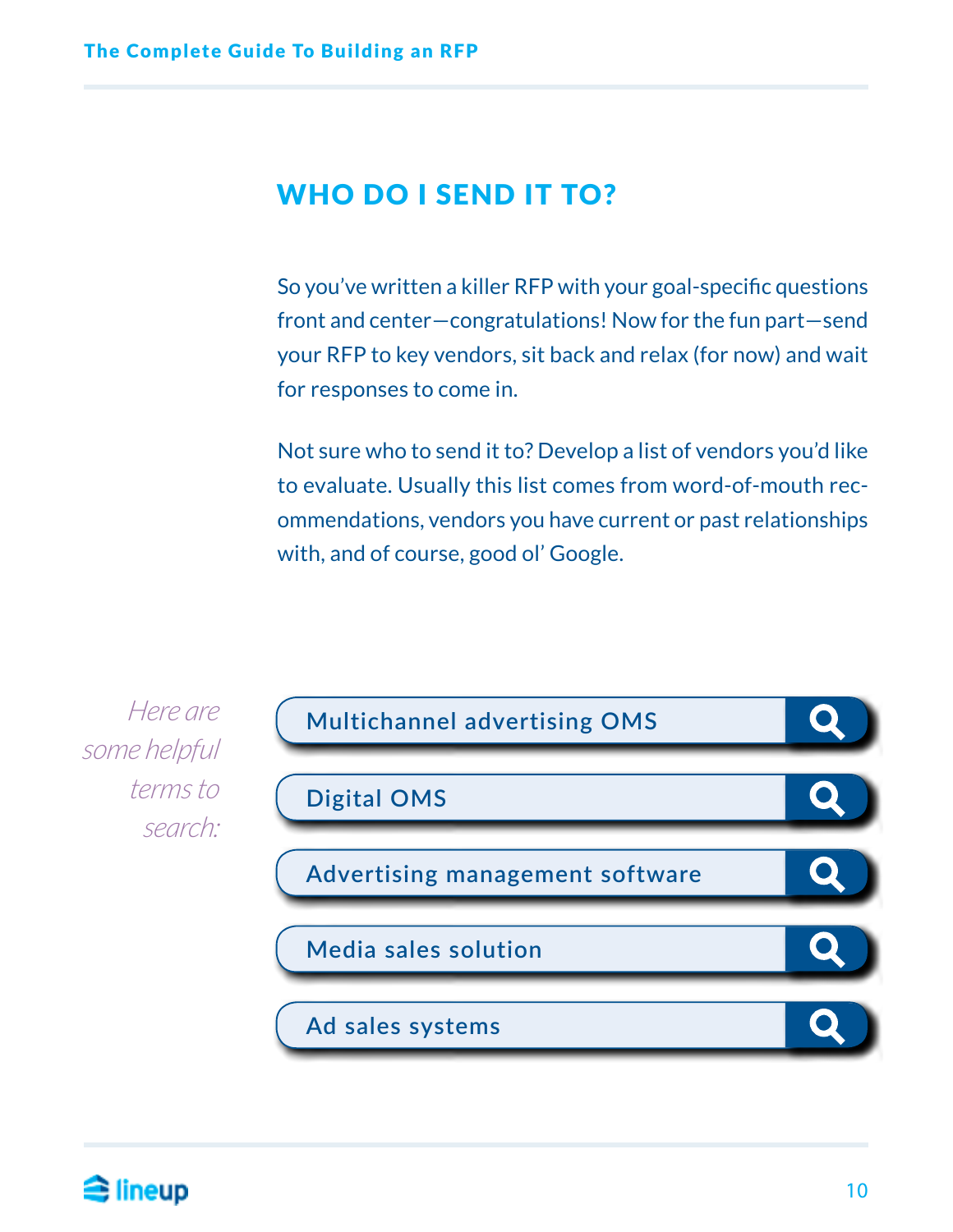### ABOUT LINEUP SYSTEMS



Getting more done daily has a slow but steady impact on the bottom line. If you suspect your tech choices are the primary culprit of inefficient practices, searching for a new solution makes sense.

NET-A-PORTER



## **GANNETT**







#### MEARST

Lineup Systems caters to many of the biggest, most iconic and innovative media organizations in the world. Our first-of-its-kind media sales solution, Adpoint, is credited with transforming media companies by helping to increase revenue, improve productivity and reduce costs.

Adpoint combines order management with a media-focused CRM, finance and analytics suite. No more "swivel chair syndrome"—instead, manage your ad sales from lead to billing from one easy-to-use, customizable solution.

Our customers include top media groups such as TI Media, News Corp UK, Gannett, Net-a-Porter, Bonnier Corp, Metro Media, Torstar, Metroland, Block Communications, Hearst Magazines, Mansueto Ventures and many more.

 $\epsilon$ *The partnership with Lineup has been transformative for us, freeing up so much time and significantly reducing our operational complexity. The agility the Lineup platform provides for the future is a real game-changer for Gannett.*

– Rick Baker, VP Technology, Gannett